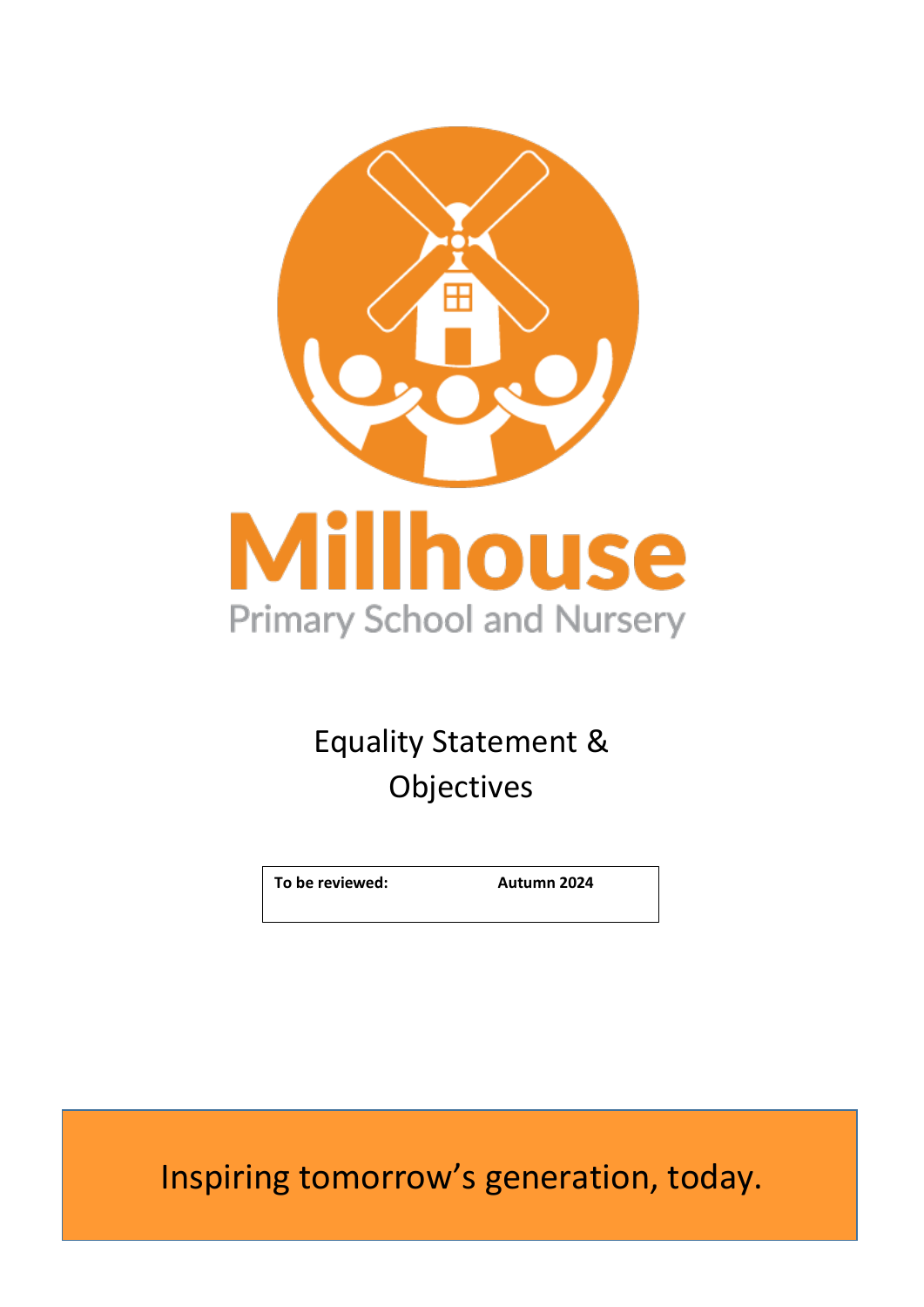## Millhouse Primary School & **Nursery**

# Equality Policy & Objectives 2021-2024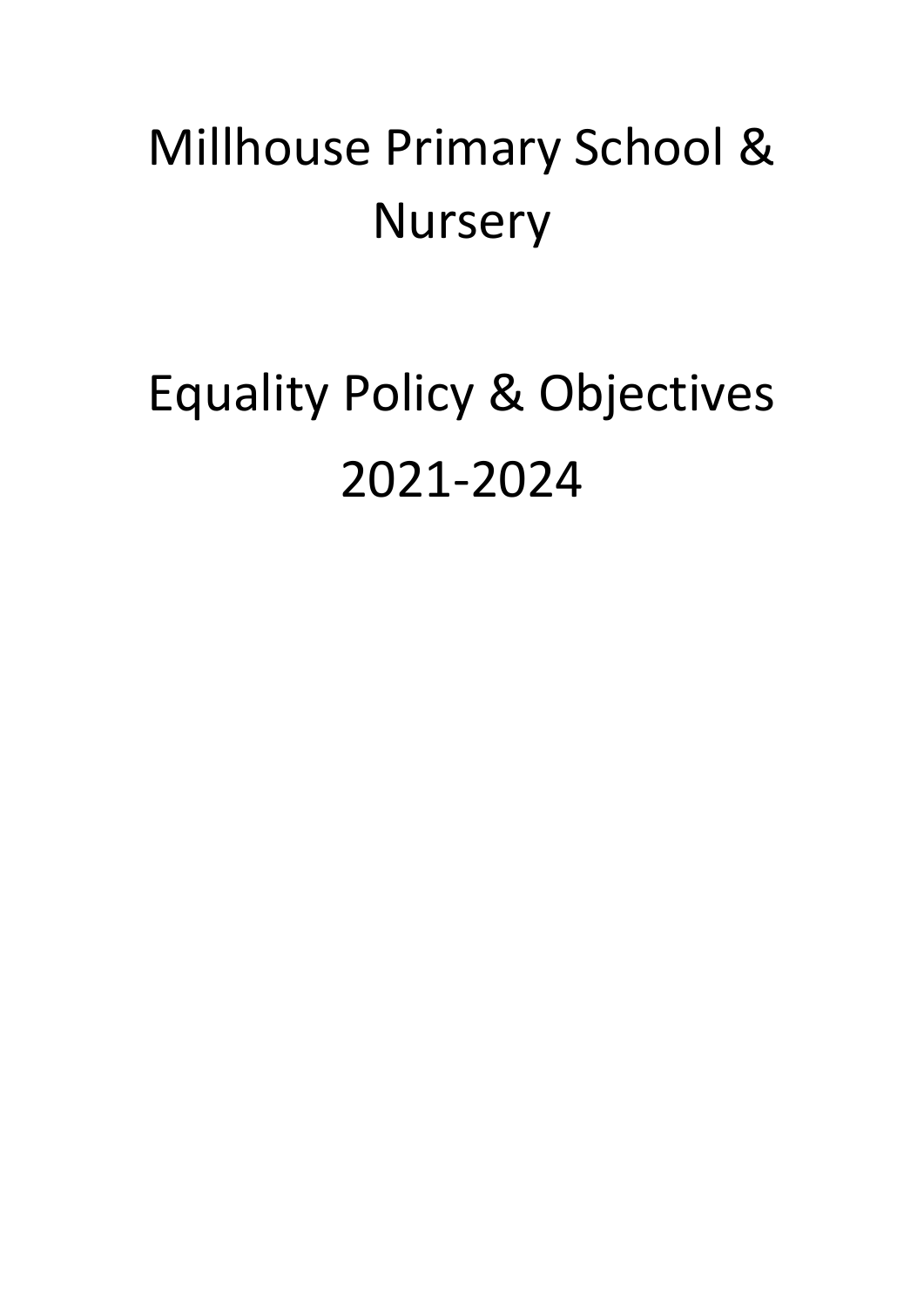#### **Introduction**

The Equality Act states that schools and other public sector bodies must:

- To respect the equal human rights of all our pupils
- To educate them about equality
- Encourage good relations and ensure everyone has equality of opportunity
- Eliminate unlawful discriminations, harassment and victimisation
- Help make sure everyone has an equal chance to make the most of their lives and talents.

We will assess our school practices and implement all actions in relation to:

- Age (as an employer)
- Disability
- Sex
- Gender reassignment
- Ethnicity
- Pregnancy or maternity
- Religion or belief
- Sexual orientation

#### **Equality Statements**

#### School Aims & Vision

At our school, we inspire a love of learning. Everyone will believe in themselves and have the aspirations and skills to succeed in life.

- We are proud of our achievements and celebrate success.
- Our curriculum develops pupils' independence and encourages inquisitive minds.
- Our school is a safe environment where we value everyone and have respect for each other.
- We know that we learn best when we challenge ourselves.

#### **Behaviour**

At Millhouse Primary School & Nursery we have a responsibility to ensure all members of the school community feel safe and valued at all times and the children receive the curriculum they deserve. Our Behaviour Policy sets out how we will fulfil these rights and responsibilities.

#### Attendance

For the pupils to benefit from this they need to be in school every day and on time. Our Attendance Policy sets out the responsibilities of all members of the school community and how the attendance of pupils is monitored throughout the school.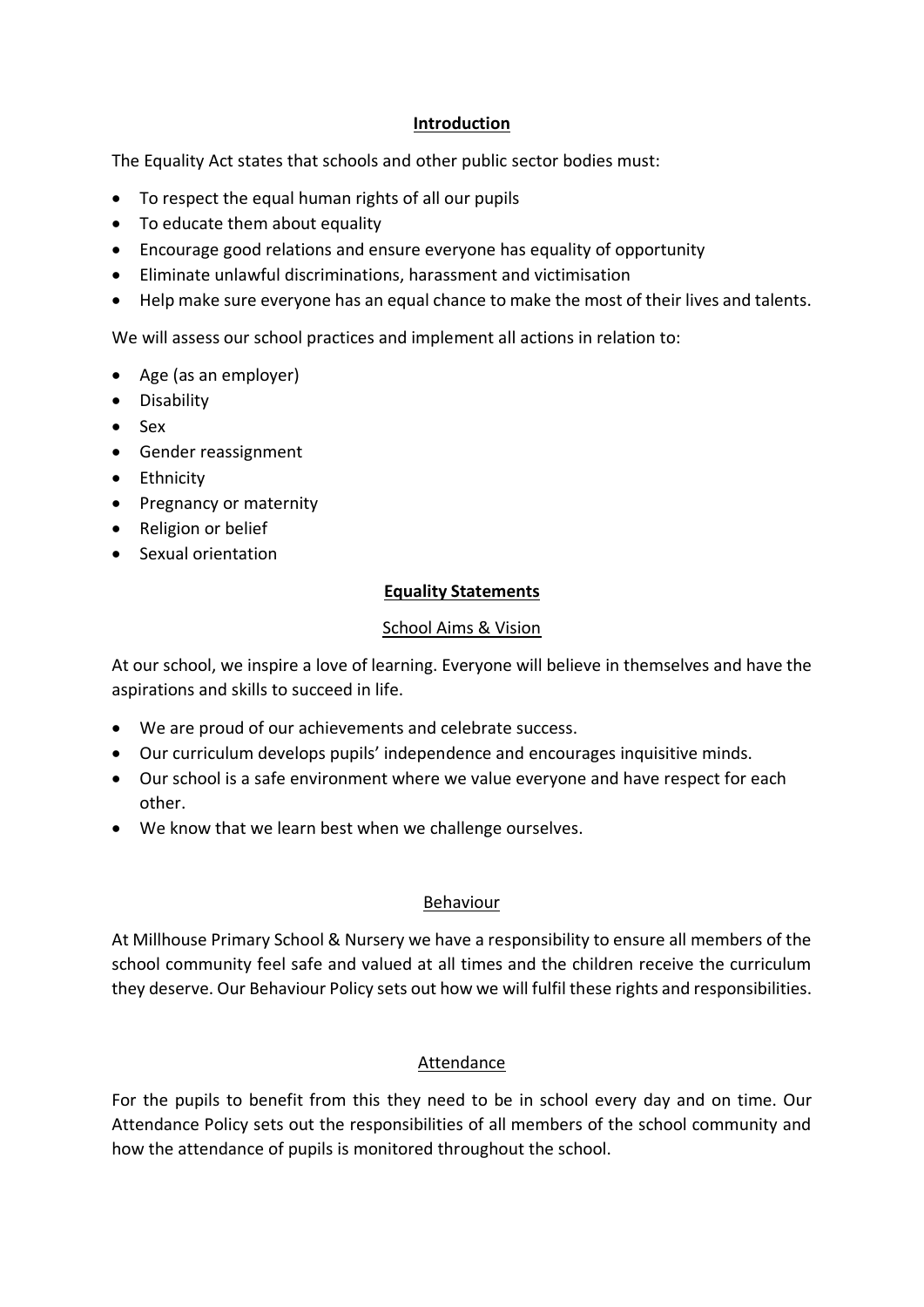#### Partnership with pupils, parent, carers and the wider community

We value the parental partnership and have strategies to raise participation of parental groups. These include:

- Information evenings
- SEND One Plan meetings termly to discuss individual plans and needs
- Tours of the school
- Open door policy & visibility of Senior staff
- Open evenings
- Weekly communication

#### Leadership & Management

The school's admissions process is fair to all pupils and we will not discriminate during the process. This is set out following the local authority's admission policy for community schools.

Our school adheres to recruitment and selection procedures which are fair, equitable and in line with statutory duties and the local authority's guidelines.

We ensure that all incidents are reported to the relevant bodies.

Our curriculum ensures we teach the children about British values and has a range of opportunities to develop Social, Moral, Spiritual and Cultural understanding.

#### Linguistic & Cultural Diversity

We recognise that some children speak English as an additional language and provide training for staff to help support the child's needs as well as work with the local authority teams to provide relevant support and resources for the child.

We have staff who are responsible for ensuring children who have English as an additional language have access to the correct provision and feel included within our school community.

Within our curriculum we teach Spanish to all pupils and celebrate cultural diversity through themed topics and events.

#### Responsibilities

The Senior Leadership Team takes the lead, but the Governing Body is responsible for:

- Drawing up, publishing and implementing the school's equality objectives
- Making sure the school complies with the relevant legislation
- Making sure the Equality Policy and its procedures are followed
- Monitoring progress towards the equality objectives and reporting annually.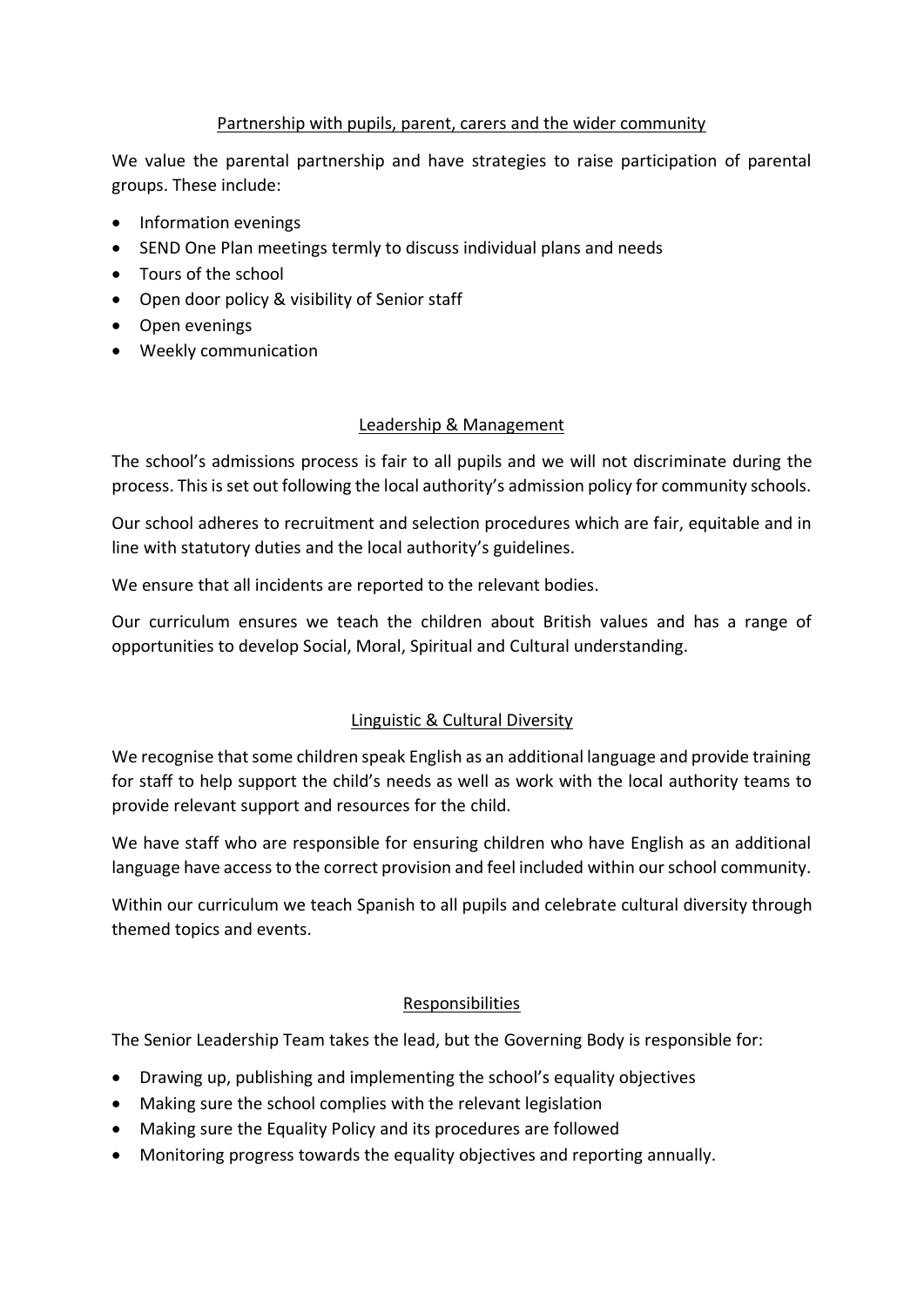The Headteacher and Senior Leadership Team is responsible for:

- Making sure actions are taken to address the school's objectives
- Making sure the Governors are aware of these actions and report annually to them
- Making sure all staff receive training and support
- Taking appropriate actions in cases of harassment and discrimination, including prejudice incidents.

All staff are responsible for:

- Promoting equality in their work
- Avoiding unlawful discrimination
- Fostering good relationship between groups
- Dealing with prejudice related incidents
- Taking up training and learning opportunities

#### Monitoring Equality

A range of data is analysed by the school every term and this provides evidence of how well different groups of pupils are achieving compared to each other and all children (in school and nationally). From this analysis, action plans are formulated by staff to address any concerns.

Parents are invited to comment on school related issues through reports, questionnaires and our open door policy.

Pupil perception surveys are conducted regularly by the Senior Management Team and form part of our on-going school monitoring.

Staff are given opportunities to comment and evaluate school systems and issues through surveys, professional dialogues and staff meetings.